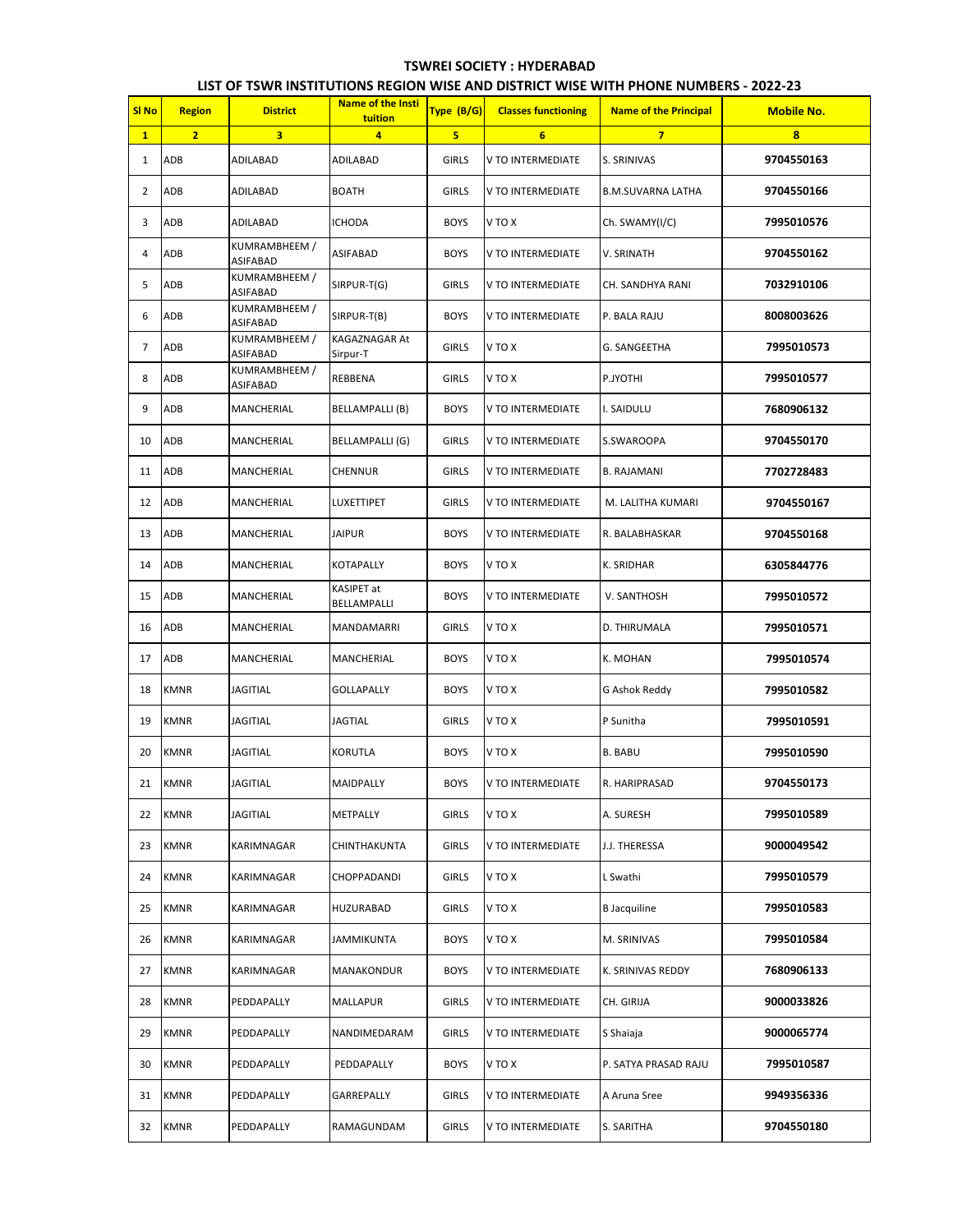| SI <sub>No</sub> | <b>Region</b>  | <b>District</b>                | <b>Name of the Insti</b><br>tuition | Type (B/G)   | <b>Classes functioning</b> | <b>Name of the Principal</b> | <b>Mobile No.</b> |
|------------------|----------------|--------------------------------|-------------------------------------|--------------|----------------------------|------------------------------|-------------------|
| $\mathbf{1}$     | $\overline{2}$ | 3                              | 4                                   | 5            | $6\overline{6}$            | $\overline{7}$               | 8                 |
| 33               | <b>KMNR</b>    | PEDDAPALLY                     | <b>MANTHANI</b>                     | <b>BOYS</b>  | V TO INTERMEDIATE          | G. VENKATRAM REDDY           | 9704550179        |
| 34               | <b>KMNR</b>    | RAJANNA SIRCILLA               | BADDENAPALLY                        | <b>GIRLS</b> | V TO INTERMEDIATE          | D. PADMA                     | 9704550181        |
| 35               | <b>KMNR</b>    | RAJANNA SIRCILLA               | CHINNABONALA                        | <b>GIRLS</b> | V TO INTERMEDIATE          | P R Swaroopa Rani            | 9704550185        |
| 36               | <b>KMNR</b>    | RAJANNA SIRCILLA               | <b>MUSTABAD</b>                     | <b>BOYS</b>  | V TO X                     | M Uday Kumar                 | 7995010588        |
| 37               | <b>KMNR</b>    | RAJANNA SIRCILLA               | VEMULAWADA                          | <b>GIRLS</b> | V TO X                     | P. NARSIMHA CHARY            | 7995010586        |
| 38               | <b>KMNR</b>    | RAJANNA SIRCILLA               | ELLANTHAKUNTA                       | <b>GIRLS</b> | V TO X                     | J. SHOBHA RANI               | 7995010585        |
| 39               | <b>KMNR</b>    | RAJANNA SIRCILLA               | <b>BOINPALLY</b>                    | <b>BOYS</b>  | V TO INTERMEDIATE          | L. NARENDAR KUMAR            | 7995010578        |
| 40               | <b>KMNR</b>    | RAJANNA SIRCILLA               | NARMAL                              | <b>GIRLS</b> | V TO INTERMEDIATE          | M. NIRMALA                   | 9704550183        |
| 41               | <b>KMM</b>     | <b>BHADRADRI</b><br>KOTHAGUDEM | ANNAPUREDDY<br>PALLI                | <b>BOYS</b>  | V TO INTERMEDIATE          | <b>K.SRINIVAS</b>            | 9959226851        |
| 42               | <b>KMM</b>     | <b>BHADRADRI</b><br>KOTHAGUDEM | <b>DAMMAPETA</b>                    | <b>BOYS</b>  | V TO INTERMEDIATE          | <b>PVN PAPARAO</b>           | 9704550204        |
| 43               | <b>KMM</b>     | <b>BHADRADRI</b><br>KOTHAGUDEM | PALONCHA (B)                        | <b>BOYS</b>  | V TO INTERMEDIATE          | DR.K.VENKATESWARLU           | 9704550206        |
| 44               | <b>KMM</b>     | <b>BHADRADRI</b><br>KOTHAGUDEM | PALONCHA (G)                        | <b>GIRLS</b> | V TO INTERMEDIATE          | K. SHANTHA KUMARI            | 9704550209        |
| 45               | KMM            | <b>BHADRADRI</b><br>KOTHAGUDEM | MULAKALAPALLY                       | <b>GIRLS</b> | V TO INTERMEDIATE          | G. SUNEETHA                  | 9704550210        |
| 46               | <b>KMM</b>     | BHADRADRI<br>KOTHAGUDEM        | MANUGURU                            | <b>BOYS</b>  | V TO X                     | K. NAGESWARRAO               | 7995010607        |
| 47               | <b>KMM</b>     | <b>BHADRADRI</b><br>KOTHAGUDEM | BHADRACHALAM                        | <b>GIRLS</b> | V TO X                     | M. SWAROOPA RANI             | 7995010603        |
| 48               | <b>KMM</b>     | <b>BHADRADRI</b><br>KOTHAGUDEM | YELLANDU                            | <b>GIRLS</b> | V TO X                     | P. VARALAXMI                 | 7995010606        |
| 49               | <b>KMM</b>     | KHAMMAM                        | <b>WYRA</b>                         | <b>GIRLS</b> | V TO INTERMEDIATE          | <b>B.V.PREMARANI</b>         | 9704550203        |
| 50               | <b>KMM</b>     | <b>KHAMMAM</b>                 | TEKULAPALLY /<br>KHAMMAM            | <b>GIRLS</b> | V TO INTERMEDIATE          | M. RAJYA LAKSHMI             | 9704550205        |
| 51               | <b>KMM</b>     | KHAMMAM                        | KALLURU                             | <b>GIRLS</b> | V TO INTERMEDIATE          | G. VIJAYA KUMARI             | 9704550207        |
| 52               | <b>KMM</b>     | KHAMMAM                        | NELAKONDAPALLY                      | <b>GIRLS</b> | V TO INTERMEDIATE          | Dr. K. LILLY                 | 9963657520        |
| 53               | <b>KMM</b>     | KHAMMAM                        | ADAVIMALLELA                        | GIRLS        | V TO INTERMEDIATE          | N.UZVALA KUMARI              | 9704550211        |
| 54               | <b>KMM</b>     | KHAMMAM                        | YERRUPALEM                          | <b>GIRLS</b> | V TO INTERMEDIATE          | M. PADMA VATHI               | 9704550212        |
| 55               | <b>KMM</b>     | KHAMMAM                        | DANAVAIGUDEM                        | <b>GIRLS</b> | V TO INTERMEDIATE          | P.R.NIRUPAMA                 | 7337349519        |
| 56               | <b>KMM</b>     | KHAMMAM                        | <b>MUDIGONDA</b>                    | <b>BOYS</b>  | V TO X                     | K.RAGHAVA REDDY              | 7995010608        |
| 57               | <b>KMM</b>     | KHAMMAM                        | MADHIRA                             | <b>GIRLS</b> | V TO X                     | K. SREELATHA                 | 7995010604        |
| 58               | <b>KMM</b>     | KHAMMAM                        | KUSUMANCHI                          | <b>GIRLS</b> | V TO X                     | P.V. PADMA VATHI             | 7995010610        |
| 59               | <b>KMM</b>     | KHAMMAM                        | SATHUPALLI                          | <b>BOYS</b>  | V TO X                     | M.DEVAJYOTHI                 | 7995010605        |
| 60               | <b>KMM</b>     | KHAMMAM                        | TIRUMALAYAPALEM                     | <b>BOYS</b>  | V TO IX &<br>INTERMEDIATE  | K. RAMA KALYANI              | 7995010609        |
| 61               | <b>KMM</b>     | MAHABUBABAD                    | MAHABUBABAD                         | <b>GIRLS</b> | V TO INTERMEDIATE          | P. RUPADEVI                  | 9704550189        |
| 62               | <b>KMM</b>     | MAHABUBABAD                    | <b>THORRUR</b>                      | <b>GIRLS</b> | V TO INTERMEDIATE          | G.JAYA SREE                  | 9704550195        |
| 63               | <b>KMM</b>     | MAHABUBABAD                    | KESAMUDRAM /<br>INGURTHY            | <b>GIRLS</b> | V TO INTERMEDIATE          | G.VIJAYA LALITHA             | 9000056049        |
| 64               | <b>KMM</b>     | MAHABUBABAD                    | MARIPEDA                            | <b>BOYS</b>  | V TO INTERMEDIATE          | <b>G.KALAHASTHI</b>          | 7032488815        |
| 65               | <b>KMM</b>     | MAHABUBABAD                    | NARSIMHULAPETA                      | <b>GIRLS</b> | V TO X                     | M. SUNEETHA                  | 7995010598        |
|                  |                |                                |                                     |              |                            |                              |                   |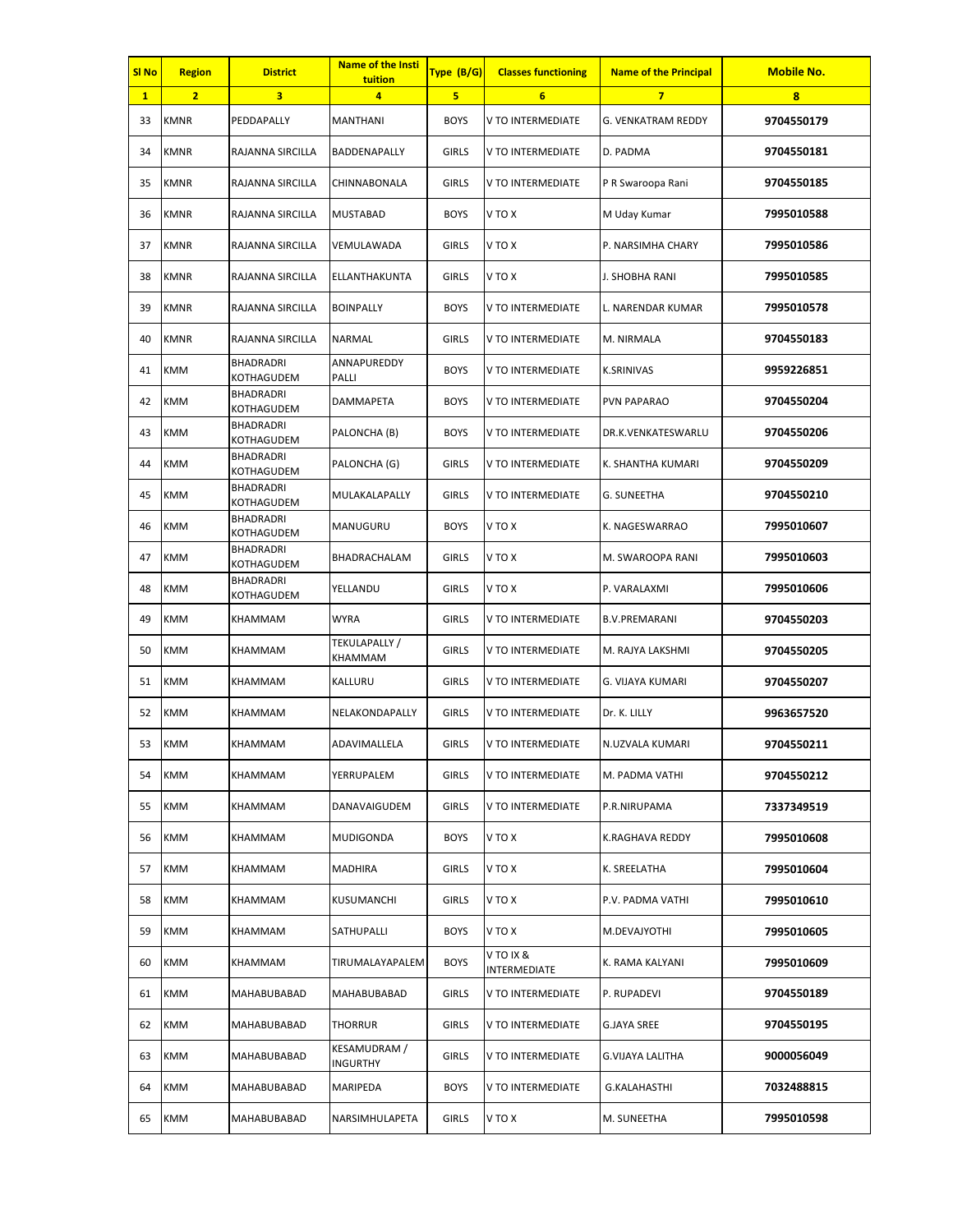| <b>SI No</b> | <b>Region</b>   | <b>District</b>              | Name of the Insti<br>tuition | Type (B/G)   | <b>Classes functioning</b> | <b>Name of the Principal</b> | <b>Mobile No.</b> |
|--------------|-----------------|------------------------------|------------------------------|--------------|----------------------------|------------------------------|-------------------|
| $\mathbf{1}$ | $\overline{2}$  | 3                            | 4                            | 5            | $6\phantom{1}$             | $\overline{7}$               | 8                 |
| 66           | WGL             | JAYASHANKAR<br>/BHUPALAPALLI | CHITYAL                      | <b>GIRLS</b> | V TO INTERMEDIATE          | G. BIKSHAPATHI               | 8008885026        |
| 67           | WGL             | JAYASHANKAR<br>/BHUPALAPALLI | BHUPALPALLI                  | <b>GIRLS</b> | V TO X                     | A. SUBHASHINI DEVI           | 7995010596        |
| 68           | WGL             | JAYASHANKAR<br>/BHUPALAPALLI | KATARAM                      | <b>GIRLS</b> | V TO X                     | M.MYTHILA                    | 7995010581        |
| 69           | WGL             | MULUGU                       | <b>JAKARAM</b>               | <b>BOYS</b>  | V TO INTERMEDIATE          | <b>B.KUMARA SWAMY</b>        | 9704550188        |
| 70           | WGL             | <b>MULUGU</b>                | ETURUNAGARAM                 | <b>BOYS</b>  | V TO INTERMEDIATE          | G.ANKAIAH                    | 7995010599        |
| 71           | WGL             | <b>MULUGU</b>                | <b>MULUGU</b>                | <b>GIRLS</b> | V TO X                     | I.SHARADHA                   | 7995010600        |
| 72           | WGL             | HANUMAKONDA                  | PARKAL (G)                   | <b>GIRLS</b> | V TO INTERMEDIATE          | P.SHOBARANI                  | 9000028977        |
| 73           | WGL             | WARANGAL                     | NARSAMPET                    | <b>BOYS</b>  | V TO INTERMEDIATE          | B. RAMESH BABU               | 9704550191        |
| 74           | WGL             | WARANGAL                     | PARVATHAGIRI                 | <b>GIRLS</b> | V TO INTERMEDIATE          | R. SAMMAIAH                  | 9704550192        |
| 75           | WGL             | WARANGAL                     | RAYAPARTHY                   | <b>GIRLS</b> | V TO INTERMEDIATE          | K. KRUTHAMURTHY              | 8008003628        |
| 76           | WGL             | HANUMAKONDA                  | PARKAL (B)                   | <b>BOYS</b>  | V TO INTERMEDIATE          | Dr.A.VENKATESHWARLU          | 7995010594        |
| 77           | WGL             | HANUMAKONDA                  | ATMAKUR                      | <b>GIRLS</b> | V TO X                     | S. KRISHNA KUMARI            | 7995010595        |
| 78           | WGL             | WARANGAL                     | <b>DUGGONDI</b>              | <b>GIRLS</b> | V TO X                     | G. RAJANI                    | 7995010592        |
| 79           | WGL             | HANUMAKONDA                  | MADIKONDA                    | <b>GIRLS</b> | V TO INTERMEDIATE          | D.Umamaheshwari              | 8008003630        |
| 80           | WGL             | HANUMAKONDA                  | ELKATHURTHY                  | <b>GIRLS</b> | V TO INTERMEDIATE          | K.SANDHYA RANI               | 9704550184        |
| 81           | WGL             | HANUMAKONDA                  | WARDHANNAPET                 | <b>BOYS</b>  | V TO INTERMEDIATE          | D.SRINIVASA RAO              | 7680906134        |
| 82           | WGL             | HANUMAKONDA                  | HASANPARTHY                  | <b>GIRLS</b> | V TO INTERMEDIATE          | P.SUDHA KRISHNA              | 7995010593        |
| 83           | WGL             | HANUMAKONDA                  | DHARMASAGAR                  | <b>GIRLS</b> | V TO X                     | M.SWARNALATHA                | 7995010601        |
| 84           | WGL             | HANUMAKONDA                  | <b>WARANGAL WEST</b>         | <b>GIRLS</b> | V TO IX                    | A.HEMALATHA                  | 7995010602        |
| 85           | <b>HRR EAST</b> | <b>HYDERABAD</b>             | R.K.PURAM                    | <b>GIRLS</b> | V TO INTERMEDIATE          | <b>U.VANISRI</b>             | 9704550264        |
| 86           | <b>HRR EAST</b> | <b>HYDERABAD</b>             | MAHENDRAHILLS                | <b>GIRLS</b> | V TO INTERMEDIATE          | V.V.M.L. Bharathi            | 9704550236        |
| 87           | <b>HRR EAST</b> | RANGA REDDY                  | <b>IBRAHIMPATNAM</b>         | <b>BOYS</b>  | V TO INTERMEDIATE          | P. RAGHUNANDAN RAO           | 9949356339        |
| 88           | <b>HRR EAST</b> | RANGA REDDY                  | SHAMSHABAD                   | <b>BOYS</b>  | V TO INTERMEDIATE          | <b>K.ARJUNA</b>              | 7995010641        |
| 89           | <b>HRR EAST</b> | RANGA REDDY                  | KANDUKUR                     | <b>BOYS</b>  | V TO INTERMEDIATE          | <b>B.VINOLA</b>              | 7995010637        |
| 90           | <b>HRR EAST</b> | RANGA REDDY                  | SAROORANGAR                  | <b>GIRLS</b> | V TO INTERMEDIATE          | SV.KRISHNA PRABHA            | 7995010642        |
| 91           | <b>HRR EAST</b> | RANGA REDDY                  | KAMMADANAM                   | <b>GIRLS</b> | V TO INTERMEDIATE          | K.VIDYULLATHA                | 8978904896        |
| 92           | <b>HRR EAST</b> | RANGA REDDY                  | <b>KONDURG</b>               | <b>BOYS</b>  | V TO X                     | T.THOMAS REDDY               | 7995010622        |
| 93           | <b>HRR EAST</b> | RANGA REDDY                  | MAHESHWARAM                  | <b>GIRLS</b> | V TO INTERMEDIATE          | E. SRILAKSHMI                | 7995010636        |
| 94           | <b>HRR EAST</b> | RANGA REDDY                  | NALLAKANCHE                  | <b>GIRLS</b> | V TO INTERMEDIATE          | M.LEELAVATHI                 | 9704550233        |
| 95           | <b>HRR EAST</b> | RANGA REDDY                  | AMANGAL                      | <b>GIRLS</b> | V TO INTERMEDIATE          | <b>J.RENUKA</b>              | 7995010617        |
| 96           | <b>HRR EAST</b> | RANGA REDDY                  | HAYATHNAGAR                  | <b>BOYS</b>  | V TO INTERMEDIATE          | CH. NARASIMHA REDDY          | 7032641921        |
| 97           | <b>HRR WEST</b> | HYDERABAD                    | <b>SHAIKPET</b>              | <b>BOYS</b>  | V TO INTERMEDIATE          | T. ANJAIAH                   | 9704550235        |
| 98           | <b>HRR WEST</b> | RANGA REDDY                  | <b>CHILKUR</b>               | <b>BOYS</b>  | V TO INTERMEDIATE          | V.PAPA RAO                   | 9704550227        |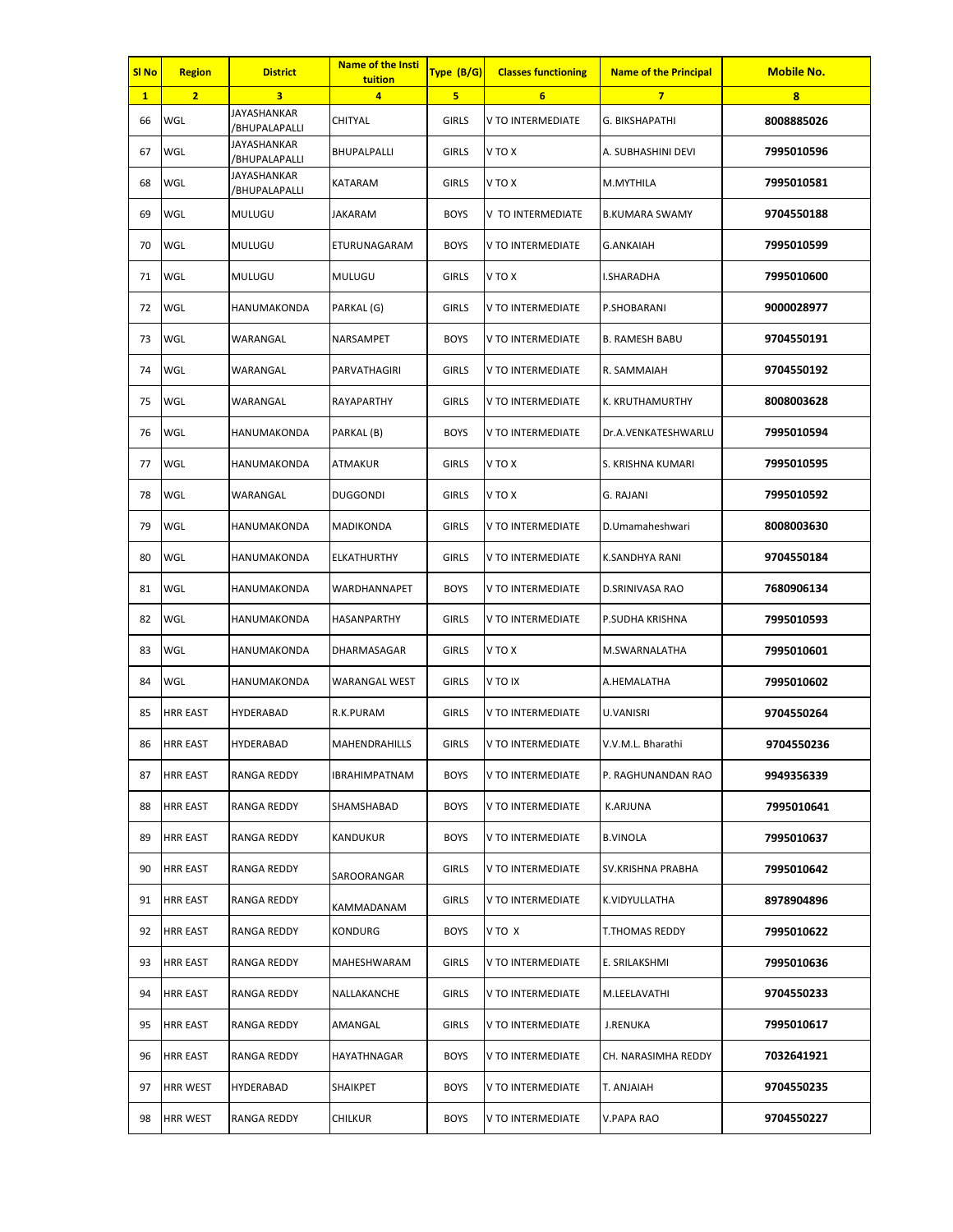| SI <sub>No</sub> | <b>Region</b>   | <b>District</b>    | <b>Name of the Insti</b><br>tuition | Type (B/G)   | <b>Classes functioning</b> | <b>Name of the Principal</b>         | <b>Mobile No.</b> |
|------------------|-----------------|--------------------|-------------------------------------|--------------|----------------------------|--------------------------------------|-------------------|
| $\mathbf{1}$     | $\overline{2}$  | 3                  | 4                                   | 5            | 6                          | $\overline{7}$                       | 8                 |
| 99               | <b>HRR WEST</b> | RANGA REDDY        | NARSINGI                            | <b>GIRLS</b> | V TO INTERMEDIATE          | L.B. KRUPAVARAM                      | 9704550226        |
| 100              | <b>HRR WEST</b> | <b>RANGA REDDY</b> | CHEVELLA                            | <b>GIRLS</b> | V TO X                     | D.RAMA DEVI                          | 7995010635        |
| 101              | <b>HRR WEST</b> | <b>RANGA REDDY</b> | SHANKERPALLY                        | <b>GIRLS</b> | V TO INTERMEDIATE          | <b>B. JAYAMMA</b>                    | 7995010634        |
| 102              | <b>HRR WEST</b> | VIKARABAD          | PARIGI                              | <b>BOYS</b>  | V TO INTERMEDIATE          | <b>B. VENUGOPAL</b>                  | 9704550225        |
| 103              | <b>HRR WEST</b> | <b>VIKARABAD</b>   | <b>KOKAT</b>                        | <b>GIRLS</b> | V TO INTERMEDIATE          | P.ARUNA                              | 9704550231        |
| 104              | <b>HRR WEST</b> | VIKARABAD          | SHIVAREDDYPET                       | <b>BOYS</b>  | V TO INTERMEDIATE          | J.J. PRAVEEN KUMAR                   | 7995010645        |
| 105              | <b>HRR WEST</b> | VIKARABAD          | VIKARABAD                           | <b>GIRLS</b> | V TO INTERMEDIATE          | P. APARNA                            | 9704550229        |
| 106              | <b>HRR WEST</b> | VIKARABAD          | BANTWARAM                           | <b>GIRLS</b> | V TO X                     | P. USHA RANI                         | 8374000562        |
| 107              | <b>HRR WEST</b> | VIKARABAD          | KODANGAL                            | <b>BOYS</b>  | <b>V TO X</b>              | K CHANDRA SEKHAR<br>REDDY            | 7995010623        |
| 108              | <b>HRR WEST</b> | <b>VIKARABAD</b>   | PEDDEMUL                            | <b>BOYS</b>  | V TO X                     | P. SUJATHA                           | 9493868331        |
| 109              | <b>HRR WEST</b> | VIKARABAD          | <b>MOMINPET</b>                     | <b>GIRLS</b> | V TO X                     | S.ANITHA                             | 7995010632        |
| 110              | <b>MDK EAST</b> | SIDDIPET           | CHERIAL                             | <b>BOYS</b>  | V TO INTERMEDIATE          | <b>B. ASHOK BABU</b>                 | 9704550193        |
| 111              | <b>MDK EAST</b> | <b>SIDDIPET</b>    | KOHEDA                              | <b>BOYS</b>  | V TO INTERMEDIATE          | K.VEIVKATA<br>CHALAPATHY, PRINCIPAL, | 8008003619        |
| 112              | <b>MDK EAST</b> | <b>SIDDIPET</b>    | HUSNABAD                            | <b>BOYS</b>  | V TO INTERMEDIATE          | J. YADAGIRI                          | 9704550176        |
| 113              | <b>MDK EAST</b> | <b>SIDDIPET</b>    | ALWAL                               | <b>BOYS</b>  | V TO INTERMEDIATE          | D. DHANALAXMI                        | 9704550244        |
| 114              | <b>MDK EAST</b> | <b>SIDDIPET</b>    | VARGAL                              | <b>BOYS</b>  | V TO X                     | P. VENKATESHWAR RAO                  | 9701125025        |
| 115              | <b>MDK EAST</b> | <b>SIDDIPET</b>    | CHINNAKODUR                         | <b>BOYS</b>  | V TO X                     | J. Vasudeva Charya                   | 7995010652        |
| 116              | <b>MDK EAST</b> | <b>SIDDIPET</b>    | <b>DUBBAKA</b>                      | <b>BOYS</b>  | V TO X                     | D. Sujatha                           | 8374000763        |
| 117              | <b>MDK EAST</b> | <b>SIDDIPET</b>    | GAJWEL                              | <b>GIRLS</b> | V TO X                     | R. RAVINDRA PRASAD                   | 7995010647        |
| 118              | <b>MDK EAST</b> | SIDDIPET           | <b>JAGADEVPUR</b>                   | <b>GIRLS</b> | V TO X                     | <b>G. SUNITHA</b>                    | 9573293851        |
|                  | 119 MDK EAST    | SIDDIPET           | SIDDIPET RURAL,                     | GIRLS        | V TO X                     | G. LALITHA                           | 7995010653        |
|                  | 120 MDK EAST    | <b>SIDDIPET</b>    | BEJJANKI                            | <b>GIRLS</b> | V TO X                     | P. Kavitha                           | 7995010580        |
| 121              | <b>MDK EAST</b> | <b>SIDDIPET</b>    | RAMAKKAPET                          | <b>GIRLS</b> | V TO INTERMEDIATE          | <b>B. THIRUPATHI REDDY</b>           | 9704550239        |
|                  | 122 MDK EAST    | SIDDIPET           | MITTAPALLY                          | <b>GIRLS</b> | V TO INTERMEDIATE          | V. LAXMANJALI DEVI                   | 9704550255        |
|                  | 123 MDK EAST    | SIDDIPET           | THOGUTA                             | <b>GIRLS</b> | V TO INTERMEDIATE          | CH. USHA KIRAN                       | 9704550254        |
| 124              | <b>MDK EAST</b> | <b>SIDDIPET</b>    | MULUGU                              | <b>GIRLS</b> | V TO INTERMEDIATE          | P. KALPANA                           | 9704550252        |
|                  | 125 MDK EAST    | SIDDIPET           | KONDAPAKA                           | <b>BOYS</b>  | V TO X                     | P. LINGA REDDY                       | 7995010648        |
| 126              | <b>MDK WEST</b> | MEDAK              | MEDAK                               | <b>GIRLS</b> | V TO INTERMEDIATE          | M.MERCY VAROODHINI                   | 9704550251        |
| 127              | <b>MDK WEST</b> | <b>MEDAK</b>       | RAMAYAMPET                          | <b>GIRLS</b> | V TO INTERMEDIATE          | <b>B. SARALA DEVI</b>                | 9704550245        |
| 128              | <b>MDK WEST</b> | MEDAK              | KULCHARAM                           | <b>GIRLS</b> | V TO INTERMEDIATE          | M. JAYALAKSHMI                       | 7032641920        |
| 129              | <b>MDK WEST</b> | MEDAK              | TOOPRAN                             | <b>GIRLS</b> | V TO X                     | <b>B.L. SADGUNA MARY</b><br>GRACE    | 7995010650        |
| 130              | <b>MDK WEST</b> | SANGAREDDY         | NALLAVAGU                           | <b>BOYS</b>  | V TO X                     | M. PANDU NAIK                        | 9704550238        |
|                  | 131 MDK WEST    | SANGAREDDY         | <b>HATHNOORA UG</b>                 | <b>BOYS</b>  | V TO INTERMEDIATE          | Y. SUDHAKAR                          | 9704550240        |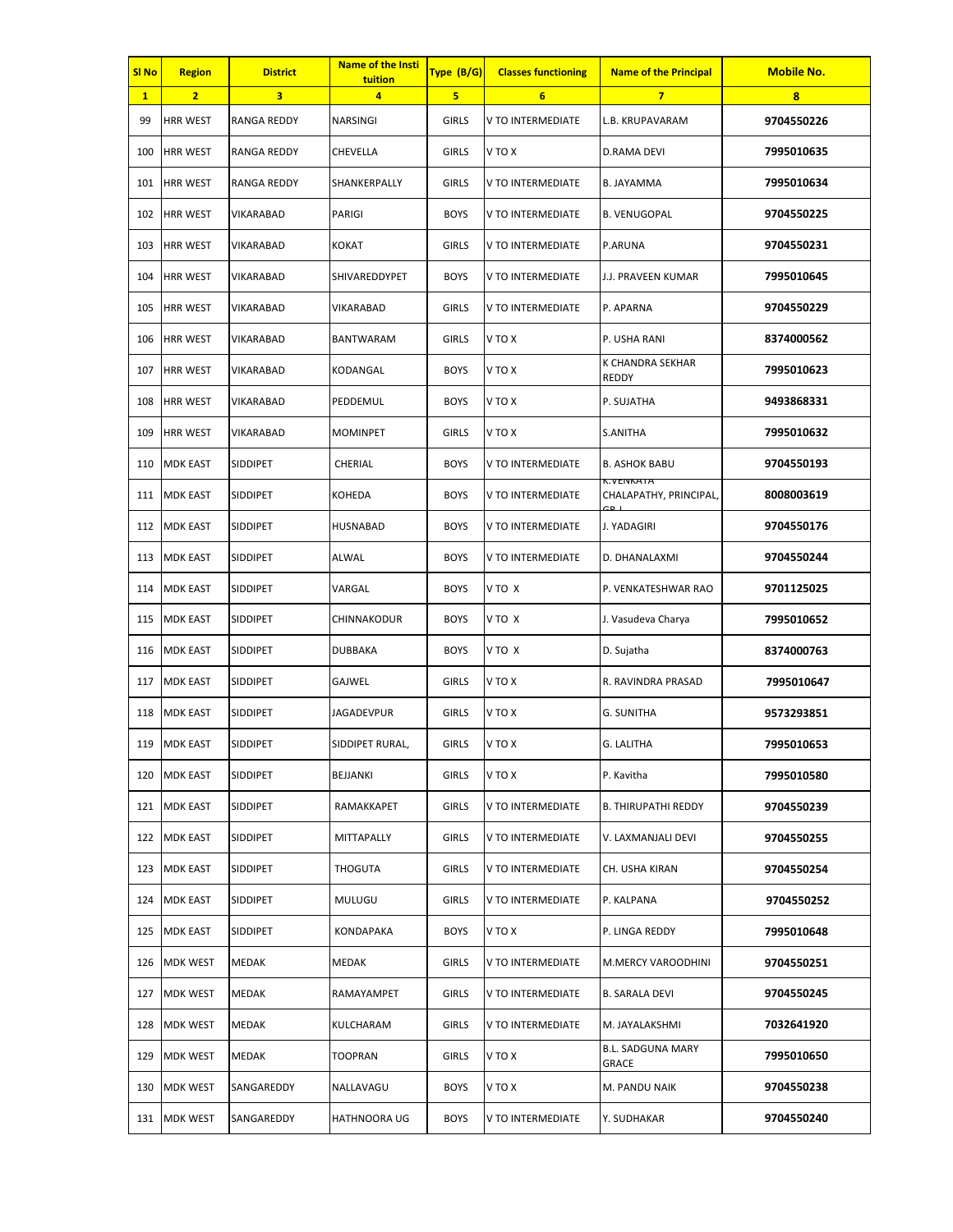| SI <sub>No</sub> | <b>Region</b>    | <b>District</b>       | <b>Name of the Insti</b><br>tuition | Type (B/G)   | <b>Classes functioning</b> | <b>Name of the Principal</b>            | <b>Mobile No.</b>       |
|------------------|------------------|-----------------------|-------------------------------------|--------------|----------------------------|-----------------------------------------|-------------------------|
| $\mathbf{1}$     | $\overline{2}$   | 3                     | 4                                   | 5            | 6                          | $\overline{7}$                          | 8                       |
| 132              | <b>MDK WEST</b>  | SANGAREDDY            | NARAYANKHED                         | <b>BOYS</b>  | V TO INTERMEDIATE          | <b>B. SURYA RAO</b>                     | 8008203532, 9490681815  |
| 133              | <b>MDK WEST</b>  | SANGAREDDY            | CHTIKUL                             | <b>GIRLS</b> | V TO INTERMEDIATE          | K.PRAMODHA                              | 9704550253              |
| 134              | <b>MDK WEST</b>  | SANGAREDDY            | ISNAPUR/<br>SANGAREDDY              | <b>GIRLS</b> | V TO INTERMEDIATE          | S. YUGANDHARA<br>LAKSHMI                | 9704550243              |
| 135              | <b>MDK WEST</b>  | SANGAREDDY            | <b>SINGOOR</b>                      | <b>BOYS</b>  | V TO INTERMEDIATE          | N.BALASWAMY                             | 9704550246              |
| 136              | <b>MDK WEST</b>  | SANGAREDDY            | ZAHEERABAD                          | <b>GIRLS</b> | V TO INTERMEDIATE          | M.KRISHNAVENI                           | 9949356340              |
| 137              | <b>MDK WEST</b>  | SANGAREDDY            | <b>KONDAPUR</b>                     | <b>BOYS</b>  | V TO INTERMEDIATE          | <b>K.SRINIVAS</b>                       | 9704550250              |
| 138              | <b>MDK WEST</b>  | SANGAREDDY            | ANDOLE                              | <b>GIRLS</b> | V TO INTERMEDIATE          | R.RATHNARAJU                            | 9704550242              |
| 139              | <b>MDK WEST</b>  | SANGAREDDY            | RAIKODE                             | <b>GIRLS</b> | V TO INTERMEDIATE          | P. MANVICHAND                           | 9515134368              |
| 140              | <b>MDK WEST</b>  | SANGAREDDY            | NYALKAL                             | <b>BOYS</b>  | V TO X                     | Dr.G.NIRAMALA DEVI                      | 7995010646              |
| 141              | <b>MBNR EAST</b> | <b>NAGAR KURNOOL</b>  | J.P.NAGAR                           | <b>BOYS</b>  | V TO INTERMEDIATE          | S.DANAMAIAH<br>PRINCIPAL GR-II          | 9704550213              |
| 142              | <b>MBNR EAST</b> | NAGAR KURNOOL         | ACHAMPET                            | <b>BOYS</b>  | V TO INTERMEDIATE          | L. RAMULU<br>PRINCIPAL GR-II            | 9704550218              |
| 143              | <b>MBNR EAST</b> | NAGAR KURNOOL         | LINGAL                              | <b>BOYS</b>  | V TO INTERMEDIATE          | Sri. J. Vinod Khanna<br>PRINCIPAL GR-II | 9704550215              |
| 144              | <b>MBNR EAST</b> | NAGAR KURNOOL         | TELKAPALLY                          | <b>GIRLS</b> | V TO INTERMEDIATE          | K. SAI LATHA<br>PRINCIPAL GR-II         | 9618881929              |
| 145              | <b>MBNR EAST</b> | NAGAR KURNOOL         | MANNANUR                            | <b>GIRLS</b> | V TO INTERMEDIATE          | Dr.P.LALITHA KUMARI<br>PRINCIPAL GR-II  | 8008203531              |
| 146              | <b>MBNR EAST</b> | NAGAR KURNOOL         | BIJINAPALLY (B)                     | <b>BOYS</b>  | V TO X                     | Smt. A. Sumathi<br>PRINCIPAL GR-II      | 7995010615              |
| 147              | <b>MBNR EAST</b> | NAGAR KURNOOL         | PEDDAKOTHAPALLY<br>(B)              | <b>BOYS</b>  | V TO X                     | M. AKKULU<br>PRINCIPAL GR-II            | 7995010618              |
| 148              | <b>MBNR EAST</b> | NAGAR KURNOOL         | KOLLAPUR (G)                        | <b>GIRLS</b> | V TO X                     | K. PANDU NAIK<br>I/C PRINCIPAL          | 9347676926              |
| 149              | <b>MBNR EAST</b> | NAGAR KURNOOL         | VANGOOR                             | <b>GIRLS</b> | V TO IX                    | Smt. D. Kranthi<br>I/C PRINCIPAL        | 7995010614              |
| 150              | <b>MBNR EAST</b> | NAGAR KURNOOL         | VELDANDA                            | <b>GIRLS</b> | <b>VTOIX</b>               | K. Srinivasulu<br>PRINCIPAL GR-II       | 7995010616              |
| 151              | <b>MBNR EAST</b> | WANAPARTHY            | MADANAPURAM                         | <b>BOYS</b>  | V TO INTERMEDIATE          | <b>GS RAVINDER</b><br>I/C PRINCIPAL     | 9949356341              |
|                  | 152 MBNR EAST    | <b>WANAPARTHY</b>     | GOPALPET                            | <b>GIRLS</b> | V TO INTERMEDIATE          | T. AROGYAM<br>PRINCIPAL GR-II           | 7032641923              |
| 153              | <b>MBNR EAST</b> | WANAPARTHY            | VEEPANAGANDLA                       | <b>BOYS</b>  | <b>VTOIX</b>               | SRINIVASULU<br>I/C PRINCIPAL            | 7995010620              |
| 154              | <b>MBNR EAST</b> | WANAPARTHY            | PEDDAMANDADI                        | <b>GIRLS</b> | V TO INTERMEDIATE          | Smt. K. Rajyalaxmi<br>PRINCIPAL GR-II   | 9989620632              |
| 155              | <b>MBNR EAST</b> | <b>WANAPARTHY</b>     | КОТНАКОТА                           | <b>GIRLS</b> | V TO IX                    | P. MALATHI<br>PRINCIPAL GR-II           | 7995010630              |
| 156              | <b>MBNR WEST</b> | JOGULAMBA /<br>GADWAL | GATTU                               | <b>GIRLS</b> | V TO INTERMEDIATE          | T.PADMAVATHI                            | 9704550221              |
| 157              | <b>MBNR WEST</b> | JOGULAMBA /<br>GADWAL | MANOPAD                             | <b>GIRLS</b> | V TO X                     | M. KHEJA                                | 7989420997              |
| 158              | <b>MBNR WEST</b> | JOGULAMBA /<br>GADWAL | <b>ALAMPUR</b>                      | <b>GIRLS</b> | V TO INTERMEDIATE          | V. VEENA                                | 9390212966              |
| 159              | <b>MBNR WEST</b> | JOGULAMBA /<br>GADWAL | ITIKYAL                             | <b>BOYS</b>  | V TO INTERMEDIATE          | B.THIRUPATAIAH                          | 7032641924              |
| 160              | <b>MBNR WEST</b> | JOGULAMBA /<br>GADWAL | IEEJA                               | <b>BOYS</b>  | V TO X                     | S.RAGHU                                 | 7995010612              |
| 161              | <b>MBNR WEST</b> | JOGULAMBA /<br>GADWAL | GADWAL                              | <b>BOYS</b>  | V TO X                     | K.LAXMINARAYANA                         | 9885661433 / 7671914668 |
| 162              | <b>MBNR WEST</b> | <b>MAHABOOBNAGAR</b>  | NANCHERLA                           | <b>GIRLS</b> | V TO INTERMEDIATE          | M.VENKATAMMA                            | 9704550232              |
| 163              | <b>MBNR WEST</b> | MAHABOOBNAGAR         | BALANAGAR                           | <b>BOYS</b>  | V TO X                     | T.SRIDHAR RAO                           | 7995010621              |
| 164              | <b>MBNR WEST</b> | <b>MAHABOOBNAGAR</b>  | <b>JADCHERLA</b>                    | <b>GIRLS</b> | V TO INTERMEDIATE          | SIREESHA                                | 9704550223              |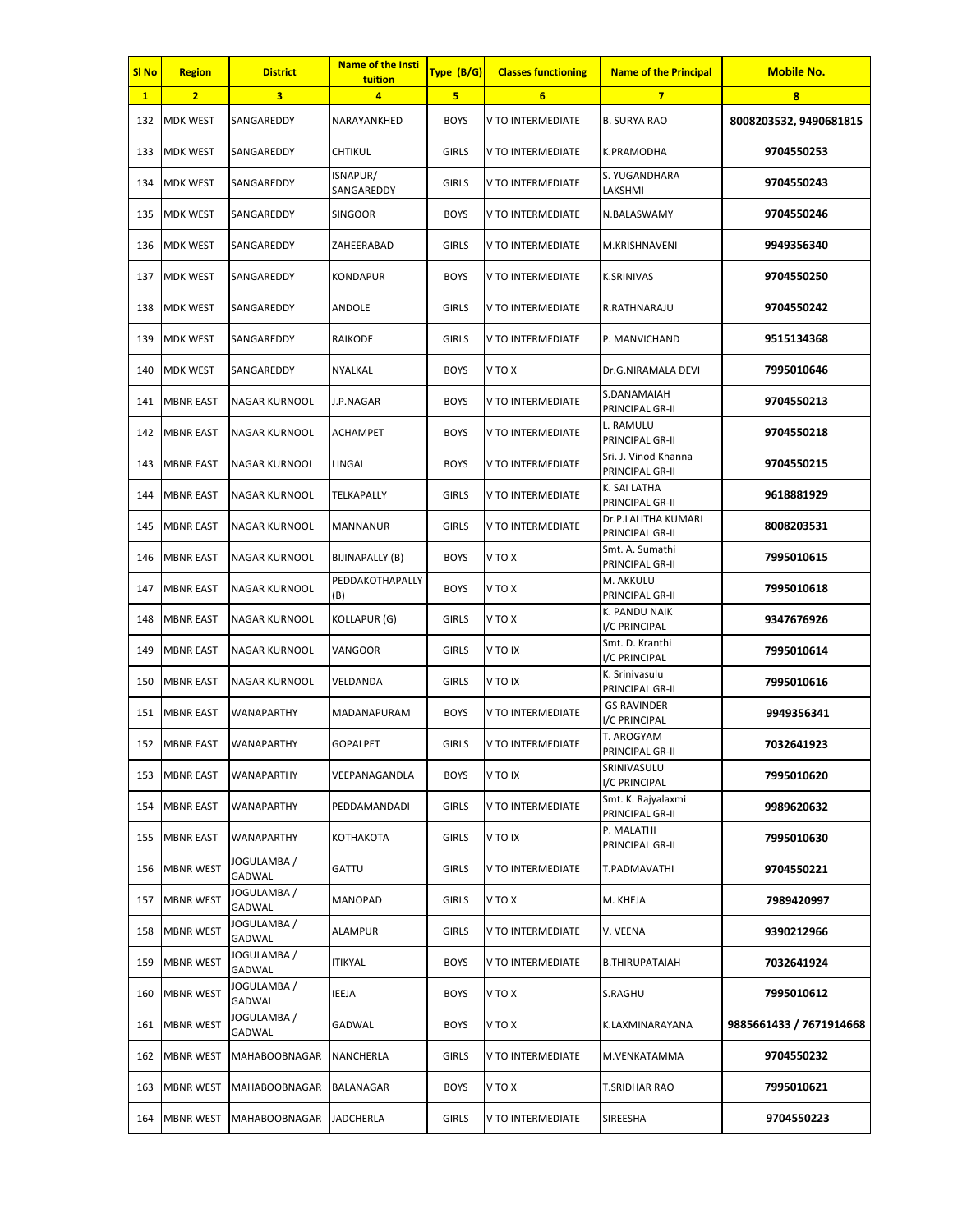| SI No        | <b>Region</b>    | <b>District</b>      | <b>Name of the Insti</b><br>tuition                    | Type (B/G)   | <b>Classes functioning</b> | <b>Name of the Principal</b>     | <b>Mobile No.</b>       |
|--------------|------------------|----------------------|--------------------------------------------------------|--------------|----------------------------|----------------------------------|-------------------------|
| $\mathbf{1}$ | $\overline{2}$   | 3                    | 4                                                      | 5            | $6\phantom{1}$             | $\overline{7}$                   | 8                       |
| 165          | <b>MBNR WEST</b> | <b>MAHABOOBNAGAR</b> | RAMREDDYGUDEM                                          | <b>GIRLS</b> | V TO INTERMEDIATE          | D. RAJYA LAKSHMI                 | 9704550216              |
| 166          | <b>MBNR WEST</b> | <b>MAHABOOBNAGAR</b> | DEVARKADRA                                             | <b>BOYS</b>  | V TO INTERMEDIATE          | P.JOSEPH                         | 7995010631              |
| 167          | <b>MBNR WEST</b> | NARAYANPET           | NARAYANPET                                             | <b>GIRLS</b> | V TO INTERMEDIATE          | SK. DEVASENA                     | 9704550219              |
| 168          | <b>MBNR WEST</b> | <b>NARAYANPET</b>    | <b>MARIKAL</b>                                         | <b>GIRLS</b> | V TO INTERMEDIATE          | ANURADHA                         | 9704550224              |
| 169          | <b>MBNR WEST</b> | NARAYANPET           | <b>MADDUR</b>                                          | <b>GIRLS</b> | V TO IX                    | G. SUBBA RAO                     | 7995010624              |
| 170          | <b>MBNR WEST</b> | NARAYANPET           | DAMARAGIDDA                                            | <b>BOYS</b>  | V TO IX                    | MANJULA                          | 7995010629              |
| 171          | <b>MBNR WEST</b> | NARAYANPET           | <b>UTKOOR</b>                                          | <b>GIRLS</b> | V TO IX &<br>INTERMEDIATE  | S. SUNITHA                       | 7995010627              |
| 172          | <b>MBNR WEST</b> | NARAYANPET           | MAKTHAL                                                | <b>GIRLS</b> | V TO X                     | K. MADHAVI                       | 7995010628 / 7675901810 |
| 173          | <b>NZB</b>       | KAMAREDDY            | YELLAREDDY                                             | <b>BOYS</b>  | V TO INTERMEDIATE          | G. MAHENDER                      | 9704550260              |
| 174          | <b>NZB</b>       | KAMAREDDY            | <b>DICHNUIVDA</b><br>LOCATED AT<br><b>CUANADET</b>     | <b>BOYS</b>  | V TO X                     | K. HENRY                         | 7995010654              |
| 175          | <b>NZB</b>       | KAMAREDDY            | BANSWADA at<br><b>BORLAM</b>                           | <b>GIRLS</b> | V TO INTERMEDIATE          | IRFANA BANU                      | 9704550262              |
| 176          | <b>NZB</b>       | KAMAREDDY            | TAKKADPALLY at<br>PEDDAKODAPGAL                        | <b>GIRLS</b> | V TO INTERMEDIATE          | T. NALINI                        | 9704550263              |
| 177          | <b>NZB</b>       | KAMAREDDY            | <b>BRAHIVIAINPALLY</b><br>LOCATED AT<br><b>LADIMAL</b> | <b>GIRLS</b> | V TO INTERMEDIATE          | R. LAXMIBAI                      | 9949356307              |
| 178          | <b>NZB</b>       | KAMAREDDY            | LINGAMPET AT<br>TADWAI                                 | GIRLS        | V TO X                     | A. PUSHPALATHA                   | 7995010656              |
| 179          | <b>NZB</b>       | KAMAREDDY            | <b>BHIKNOOR</b>                                        | <b>BOYS</b>  | V TO INTERMEDIATE          | C. JAGADEESHWAR<br><b>REDDY</b>  | 9704550258 / 7989584017 |
| 180          | <b>NZB</b>       | KAMAREDDY            | EKLARA                                                 | <b>GIRLS</b> | V TO INTERMEDIATE          | P. SAVITHA                       | 9704550265              |
| 181          | <b>NZB</b>       | KAMAREDDY            | <b>UPPALWAI</b>                                        | <b>BOYS</b>  | V TO INTERMEDIATE          | M. SATYANARAYANA                 | 9704550256              |
| 182          | <b>NZB</b>       | KAMAREDDY            | <b>TADKOLE AT</b><br>KOYYAGUTTA                        | <b>GIRLS</b> | V TO INTERMEDIATE          | V. SHOBHA RANI                   | 9704550267              |
| 183          | NZB              | KAMAREDDY            | <b>DOMAKONDA</b>                                       | GIRLS        | V TO INTERMEDIATE          | <b>B. SWARNALATHA</b>            | 7032641925              |
| 184          | <b>NZB</b>       | NIRMAL               | <b>MUDHOLE</b>                                         | <b>BOYS</b>  | V TO INTERMEDIATE          | M. SHIVARAM                      | 9704550165              |
| 185          | <b>NZB</b>       | <b>NIRMAL</b>        | JAM                                                    | <b>GIRLS</b> | V TO INTERMEDIATE          | D.RAGALATHA                      | 9704550172              |
| 186          | <b>NZB</b>       | NIRMAL               | NIRMAL AT LEFT<br>POCHAMPAD                            | GIRLS        | V TO INTERMEDIATE          | M. SARASWATHI                    | 9000059154              |
| 187          | <b>NZB</b>       | NIRMAL               | <b>BHAINSA AT BASAR</b>                                | <b>GIRLS</b> | V TO X                     | <b>B. SUMALATHA</b>              | 7995010575              |
| 188          | <b>NZB</b>       | <b>NIRMAL</b>        | KADDAM AT<br>NACHANYELLAUR                             | <b>GIRLS</b> | V TO INTERMEDIATE          | J. SATYANARAYANA<br><b>REDDY</b> | 7671949107 9490193512   |
| 189          | <b>NZB</b>       | NIZAMABAD            | ARMOOR -B                                              | <b>BOYS</b>  | V TO INTERMEDIATE          | A. DURGA REDDY                   | 9704550259              |
| 190          | <b>NZB</b>       | NIZAMABAD            | POCHAMPAD                                              | <b>GIRLS</b> | V TO INTERMEDIATE          | G. SUDERSHAN                     | 9704550261              |
| 191          | <b>NZB</b>       | NIZAMABAD            | VELPUR                                                 | <b>BOYS</b>  | V TO X                     | VINOD SOUDA                      | 7995010659              |
| 192          | <b>NZB</b>       | NIZAMABAD            | NAVIPET at<br>NIZAMABAD                                | <b>GIRLS</b> | V TO X                     | <b>B. SUREKHA</b>                | 7995010657              |
| 193          | <b>NZB</b>       | NIZAMABAD            | SUDDAPALLY                                             | <b>GIRLS</b> | V TO INTERMEDIATE          | P.GODAVARI                       | 9704550266              |
| 194          | <b>NZB</b>       | NIZAMABAD            | <b>BODHAN</b>                                          | <b>BOYS</b>  | V TO X                     | G. PURNA CHANDRA RAO             | 7995010658              |
| 195          | <b>NZB</b>       | NIZAMABAD            | ARMOOR                                                 | <b>GIRLS</b> | V TO X                     | A. PADMAKUMARI                   | 7995010655              |
| 196          | <b>NZB</b>       | NIZAMABAD            | NIZAMABAD AT<br>KANJARA                                | <b>GIRLS</b> | V TO INTERMEDIATE          | G. MADHAVI LATHA                 | 9949356342              |
| 197 NZB      |                  | NIZAMABAD            | DHARMARAM                                              | GIRLS        | V TO INTERMEDIATE          | <b>B.SANGEETHA</b>               | 9704550257              |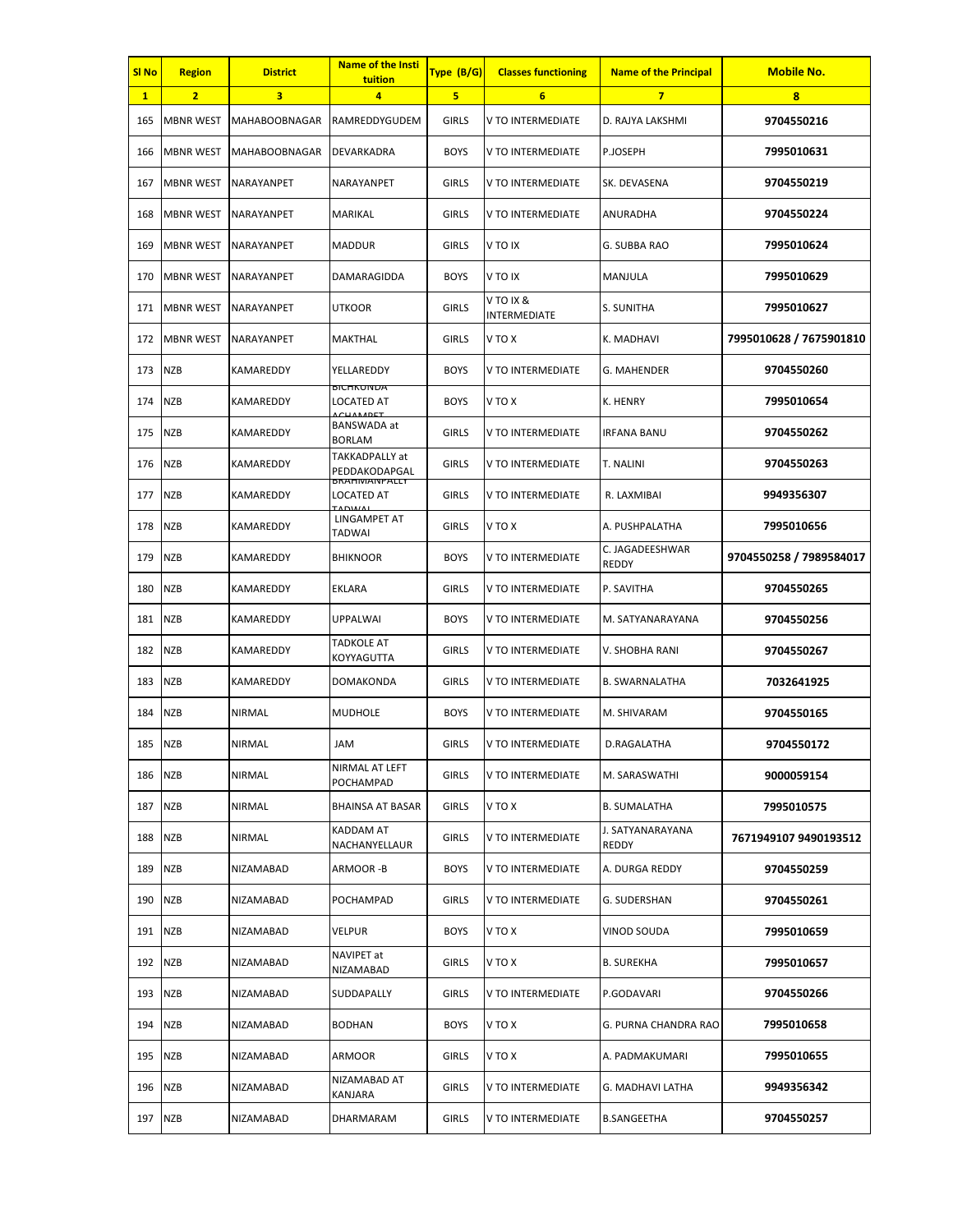| SI <sub>No</sub> | <b>Region</b>  | <b>District</b>             | <b>Name of the Insti</b><br>tuition | Type (B/G)   | <b>Classes functioning</b> | <b>Name of the Principal</b>       | <b>Mobile No.</b> |
|------------------|----------------|-----------------------------|-------------------------------------|--------------|----------------------------|------------------------------------|-------------------|
| $\mathbf{1}$     | $\overline{2}$ | 3                           | $\overline{a}$                      | 5            | $6\overline{6}$            | $\overline{7}$                     | 8                 |
| 198              | <b>NLG</b>     | NALGONDA                    | KONDAMALLEPALLY                     | <b>GIRLS</b> | V TO INTERMEDIATE          | V. VIJAYA LAXMI                    | 8008301045        |
| 199              | <b>NLG</b>     | NALGONDA                    | NAKREKAL                            | <b>GIRLS</b> | V TO INTERMEDIATE          | M. SUNITHA                         | 9704550272        |
| 200              | <b>NLG</b>     | NALGONDA                    | G.V.GUDEM                           | <b>GIRLS</b> | V TO INTERMEDIATE          | M. SHOURILU                        | 9704550273        |
| 201              | <b>NLG</b>     | NALGONDA                    | <b>DINDI</b>                        | <b>GIRLS</b> | V TO INTERMEDIATE          | CH. PADMA                          | 9704550277        |
| 202              | <b>NLG</b>     | NALGONDA                    | KATTANGUR                           | <b>GIRLS</b> | V TO INTERMEDIATE          | T. RAMA                            | 7995010662        |
| 203              | <b>NLG</b>     | NALGONDA                    | NAKIREKAL                           | <b>BOYS</b>  | V TO X                     | V. ASHOK BABU                      | 7995010663        |
| 204              | <b>NLG</b>     | NALGONDA                    | THIPPARTHY                          | <b>BOYS</b>  | <b>VTO IX</b>              | G. LINGA SWAMY                     | 7995010666        |
| 205              | <b>NLG</b>     | NALGONDA                    | ANUMULA                             | <b>BOYS</b>  | V TO IX                    | K. RAVAIAH                         | 7995010667        |
| 206              | <b>NLG</b>     | NALGONDA                    | NIDAMANOOR                          | <b>GIRLS</b> | V TO INTERMEDIATE          | M. ARUNA                           | 7995010668        |
| 207              | <b>NLG</b>     | NALGONDA                    | CHANDUR                             | <b>BOYS</b>  | V TO INTERMEDIATE          | MD. KURSHEED                       | 7995010669        |
| 208              | <b>NLG</b>     | NALGONDA                    | MIRYALAGUDA                         | <b>BOYS</b>  | V TO IX &<br>INTERMEDIATE  | P. SAIDULU                         | 7995010673        |
| 209              | <b>NLG</b>     | SURYAPET                    | MATTAMPALLY                         | <b>GIRLS</b> | V TO INTERMEDIATE          | CH. VANI                           | 9704550268        |
| 210              | <b>NLG</b>     | SURYAPET                    | IMAMPET                             | <b>GIRLS</b> | V TO INTERMEDIATE          | B. JHANSI RANI                     | 9704550271        |
| 211              | <b>NLG</b>     | SURYAPET                    | NADIGUDEM                           | <b>GIRLS</b> | V TO INTERMEDIATE          | A.BIKSHMAIAH                       | 9704550274        |
| 212              | <b>NLG</b>     | <b>SURYAPET</b>             | THUNGATHURTHY                       | <b>GIRLS</b> | V TO INTERMEDIATE          | <b>B. VENKATESHWAR NAIK</b>        | 9704550278        |
| 213              | <b>NLG</b>     | SURYAPET                    | JAJIREDDYGUDEM                      | <b>GIRLS</b> | V TO INTERMEDIATE          | K.SHAMANTHAKAMANI                  | 7995010661        |
| 214              | <b>NLG</b>     | SURYAPET                    | MUNAGALA                            | <b>BOYS</b>  | V TO X                     | G. VENKATESHAM                     | 7995010664        |
| 215              | <b>NLG</b>     | <b>SURYAPET</b>             | CHIVEMLA                            | <b>BOYS</b>  | V TO INTERMEDIATE          | <b>B. PUNDARIKA CHARY</b>          | 7995010665        |
| 216              | <b>NLG</b>     | SURYAPET                    | HUZURNAGAR                          | <b>BOYS</b>  | V TO X                     | CH. RADHA KRISHNA<br><b>MURTHY</b> | 7995010671        |
| 217              | YDD            | JANGAON                     | JANGAON                             | <b>BOYS</b>  | V TO INTERMEDIATE          | K.SRINIVASA RAO                    | 9704550186        |
| 218              | <b>YDD</b>     | <b>JANGAON</b>              | <b>GHANPUR</b>                      | <b>BOYS</b>  | V TO INTERMEDIATE          | P.SRINIVAS RAO                     | 9704550190        |
| 219              | <b>YDD</b>     | JANGAON                     | ZAFFERGADH                          | <b>GIRLS</b> | V TO INTERMEDIATE          | Dr.D.SAMATHA                       | 9704550200        |
| 220              | YDD            | <b>JANGAON</b>              | PALAKURTHY                          | <b>GIRLS</b> | V TO INTERMEDIATE          | A.LAXMI                            | 9000057201        |
| 221              | <b>YDD</b>     | <b>JANGAON</b>              | NARMETTA                            | <b>GIRLS</b> | V TO IX &<br>INTERMEDIATE  | S.DAYAKAR                          | 7995010597        |
| 222              | <b>YDD</b>     | MEDCHAL                     | MEDCHAL                             | <b>GIRLS</b> | V TO INTERMEDIATE          | A.SAILAJA                          | 9704550234        |
| 223              | YDD            | MEDCHAL                     | SHAMIRPET                           | <b>BOYS</b>  | <b>VTOIX</b>               | P. SUDHAKAR                        | 7995010639        |
| 224              | <b>YDD</b>     | <b>MEDCHAL</b>              | JAGADGIRIGUTTA                      | <b>GIRLS</b> | V TO INTERMEDIATE          | A.R.LAXMI                          | 7995010643        |
| 225              | <b>YDD</b>     | MEDCHAL                     | UPPAL                               | <b>BOYS</b>  | V TO IX &<br>INTERMEDIATE  | Y.B. SHYAMALATHA                   | 7995010644        |
| 226              | YDD            | YADADRI/<br><b>BHONGIRI</b> | <b>BHONGIRI</b>                     | <b>BOYS</b>  | V TO INTERMEDIATE          | SRIRAM SRINIVAS                    | 9949356343        |
| 227              | <b>YDD</b>     | YADADRI/<br><b>BHONGIRI</b> | RAJAPET                             | <b>BOYS</b>  | V TO INTERMEDIATE          | CH.NARSIMHA CHARY                  | 9704550269        |
| 228              | <b>YDD</b>     | YADADRI/<br><b>BHONGIRI</b> | ADDAGUDURU                          | <b>GIRLS</b> | V TO INTERMEDIATE          | S. RUPA                            | 9704550275        |
| 229              | YDD            | YADADRI/<br><b>BHONGIRI</b> | <b>ALAIR</b>                        | <b>GIRLS</b> | V TO INTERMEDIATE          | <b>S.SUNITHA</b>                   | 9704550276        |
| 230              | <b>YDD</b>     | YADADRI/<br><b>BHONGIRI</b> | MOTHKUR                             | <b>BOYS</b>  | V TO X                     | A.MADHULATHA                       | 7995010660        |